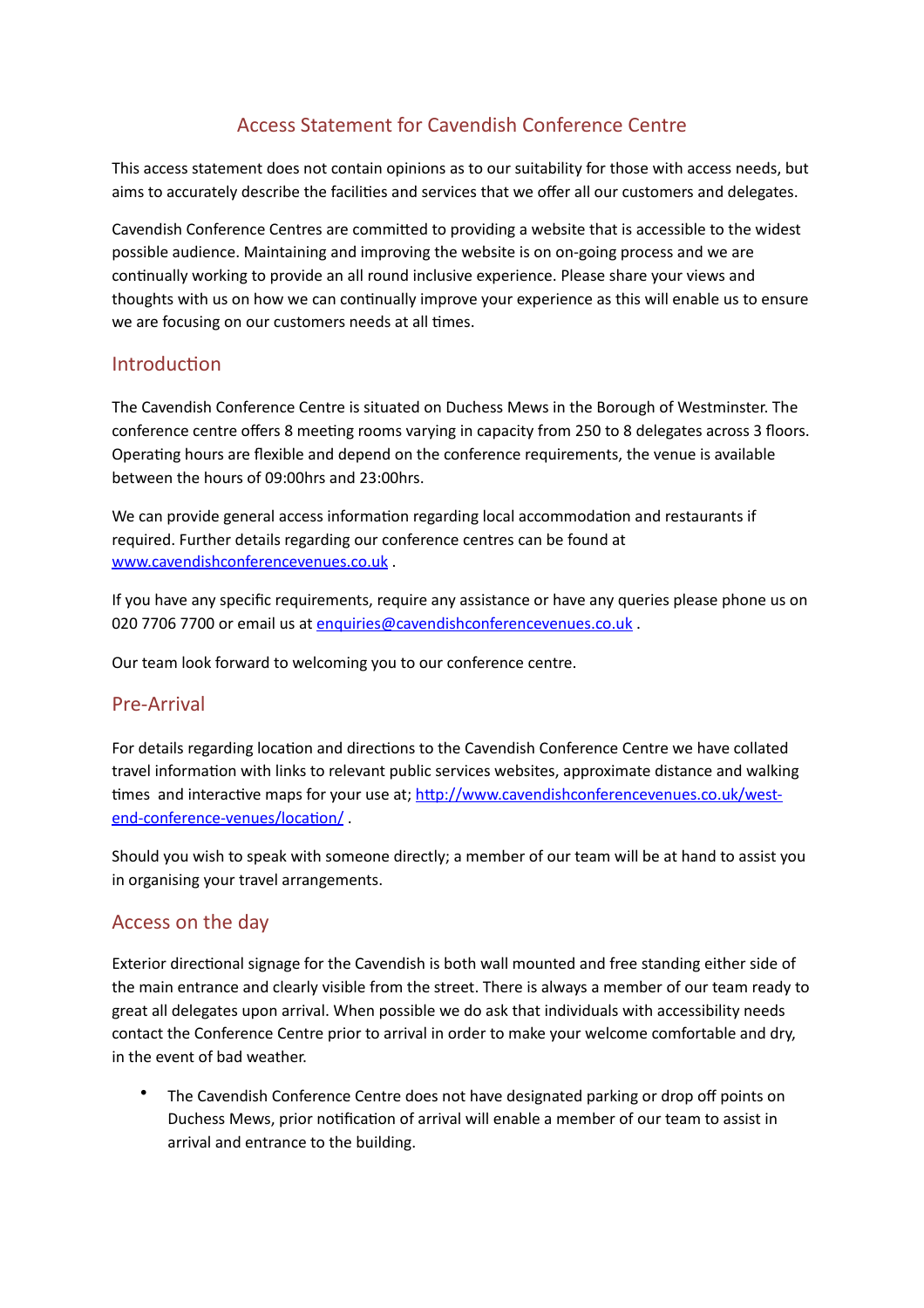- The road leading to the entrance of the conference centre is cobbled and very uneven and without a pavement so extra care should be taken when entering the building.
- The building is accessed from street level via recessed double glass security doors which lead into a spacious lobby area. The team member greeting the delegates will ensure these doors are fixed open when required.
- The Lobby has an even grey slate affect tiled floor and a large anti slip short pile matting.
- There is a mirror backed lift accessible from the lobby that provides access to the basement level.
- Clear directional signage in the lobby area guides customers to both the disabled lifts and the wide 3 tiered stairs which give access to the delegate registration area. This signage is both wall mounted with a mixture of fixed signs in large font and a digital wall projection. All signage is accessible from a seated position.
- The main 3 tiered stair case has hand rails on both sides and provides a large landing area in two places.
- Magnifying glasses, pens and paper can be provided at the delegate registration desk if required.
- The foyer often has temporary pop up stands which are erected close to the periphery of the room; therefore not obstructing any access.
- Delegate registrations are in a fixed location approximately 3 meters from the foot of the stair well and lift entrance on the basement level. Delegate registration desks are accessible from a seated position accessible through standard width doorways and seating is available for those who require it.
- The auditorium is situated on the lower level basement level 2(floor below the basement level) and is accessible by a platform stair lift. Fully trained staff will assist in the operation of the lift as and when required.

# General Access Information

- We welcome trained assistance dogs and will provide a water bowl upon request.
- All members of the Cavendish Conference Centre team regularly receive training that includes disability awareness training.
- All of Cavendish Conference Centres communal areas and meeting rooms are evenly and well lit with electric light.
- Flooring throughout the building with the exception of all toilets, is short pile carpet with colour contrast bars on all stairs.
- Directional signage throughout the Cavendish Conference Centre is clear and varies in format between wall mounted plaques with large black font on white Perspex plates and free standing sign posts with large black font on white backgrounds. All signage is accessible from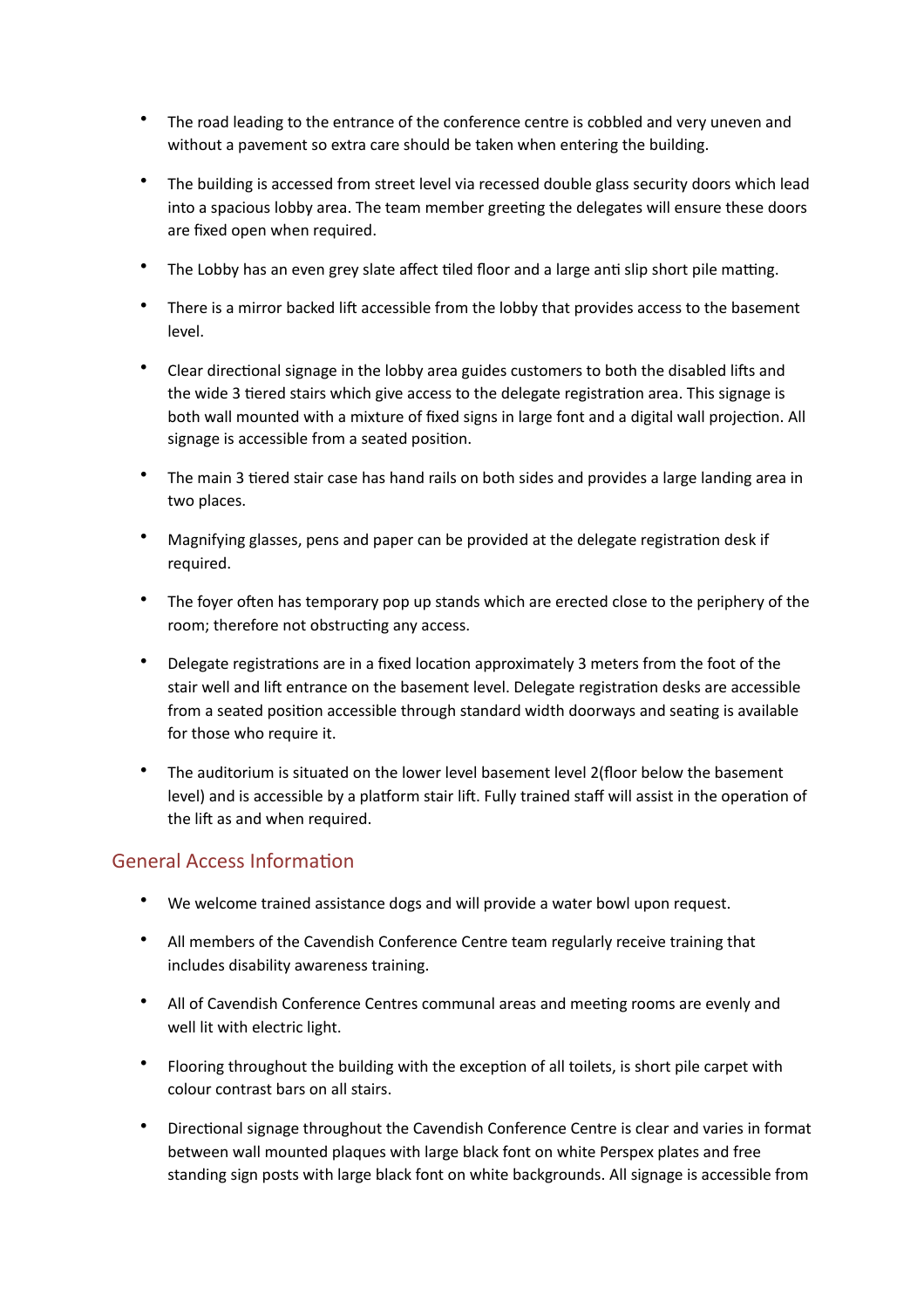a seated position. In addition to the fixed directional signage there are several large font digital screen displays guiding customers to the relevant meeting rooms and auditorium.

- There are currently no internet access stations accessible from a seated position.
- The Cavendish Conference Centre provides a mixture of seating in all communal areas and meeting rooms with and with out arms.
- There is an induction loop fitted in the auditorium, however, induction loops are available in all areas of the Cavendish Conference Centre with prior notification. This service is included in the cost of all bookings and no additional charge will be made.

# **Toilets**

- Male, Female and Disabled toilets are all situated on the basement level accessible directly from all meeting rooms with the exception of the auditorium or by lift or stairs from the lobby.
- All taps are lever taps with colour indicators for hot and cold and accessible from a seated position as are the soap dispensers and hand dryers.
- Flooring throughout all ground floor toilets is an even non slip linoleum flooring.
- The disabled toilet has colour contrast with critical surfaces such as handrails and the toilet seat, a pull cord alarm that will sound in the event that it has been activated and both vertical and horizontal rails on the walls adjacent to the toilets.

# **Catering**

Refreshments and meals are served in varying areas of the venue dependant upon the conferences and meetings booked on that day.

Notifications of dietary requirements are included in the booking process. Should there be a request for specific foods without notice we will of course do our very best to accommodate all guests on the day, a member of our team will liaise directly to ascertain requirements and assist where possible.

There are mixtures of table and chair heights provided for eating, however, all catering is provided for at a level accessible from a seated position.

Table coverings are white and there is limited colour contrast between the table and crockery.

# **Future plans**

We are continually planning and reviewing our access information provision to ensure interaction, experience and usability is suitable for people with disabilities, customer feedback is critical to our accessibility planning and we welcome comments and thoughts from all our customers and guests.

There are currently no plans for development or expansion to Cavendish Conference Centre.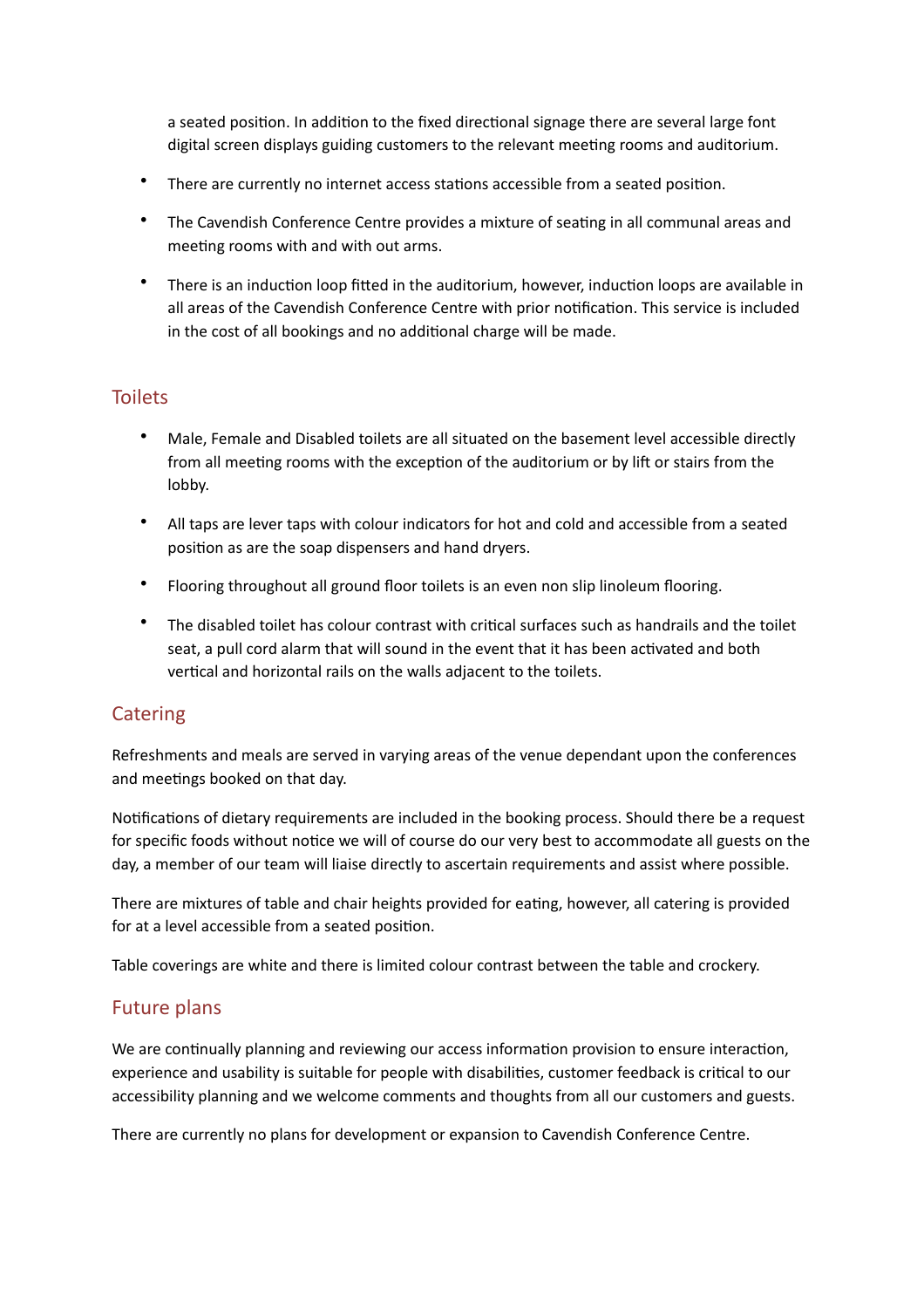# References

- For walking directions [www.walkit.com](http://www.walkit.com)
- For buses and general route planning www.tfl.gov.uk
- For journeys by road [www.theaa.com](http://www.theaa.com)
- For car parking [www.westminster.gov.uk/transportandstreets/parking](http://www.westminster.gov.uk/transportandstreets/parking)
- For Blue Badge Parking Scheme www.bluebadge.direct.gov.uk
- For shop mobility www.shopmobilityuk.org

### Contact Information

#### **Cavendish Conference Centre**

| Address:   | 22 Duchess Mews                             |
|------------|---------------------------------------------|
|            | London                                      |
|            | W1G 9DT                                     |
| Telephone: | 020 7706 7700                               |
| Email:     | enquiries@cavendishconferencevenues.com     |
| Website:   | http://www.cavendishconferencevenues.co.uk/ |

**Grid Reference:** TQ28759 81676

#### **Local Equipment Hire:**

Direct Mobility Hire Warren House 201A Bury Street, London, N9 9JE Telephone: 020 8370 7888 Email: [hire@directmobility.co.uk](mailto:hire@directmobility.co.uk) Web: http://transact.westminster.gov.uk/weldis/organisationdetails.cfm?contactid=7016

#### **Local Accessible Taxi:**

http://www.tfl.gov.uk/gettingaround/transportaccessibility/1179.aspx

Licenced Taxis (Black Cabs) can be hailed on the street or booked in advance on the following numbers or websites:

- Call-A-Cab: 020 8901 4444 Call-A-Cab
- Computer Cab: 020 7908 0207 Computer Cab
- [DataCab](http://www.datacablondon.co.uk): 020 7432 1540 DataCab
- Dial-A-Cab: 020 7253 5000 Dial-A-Cab